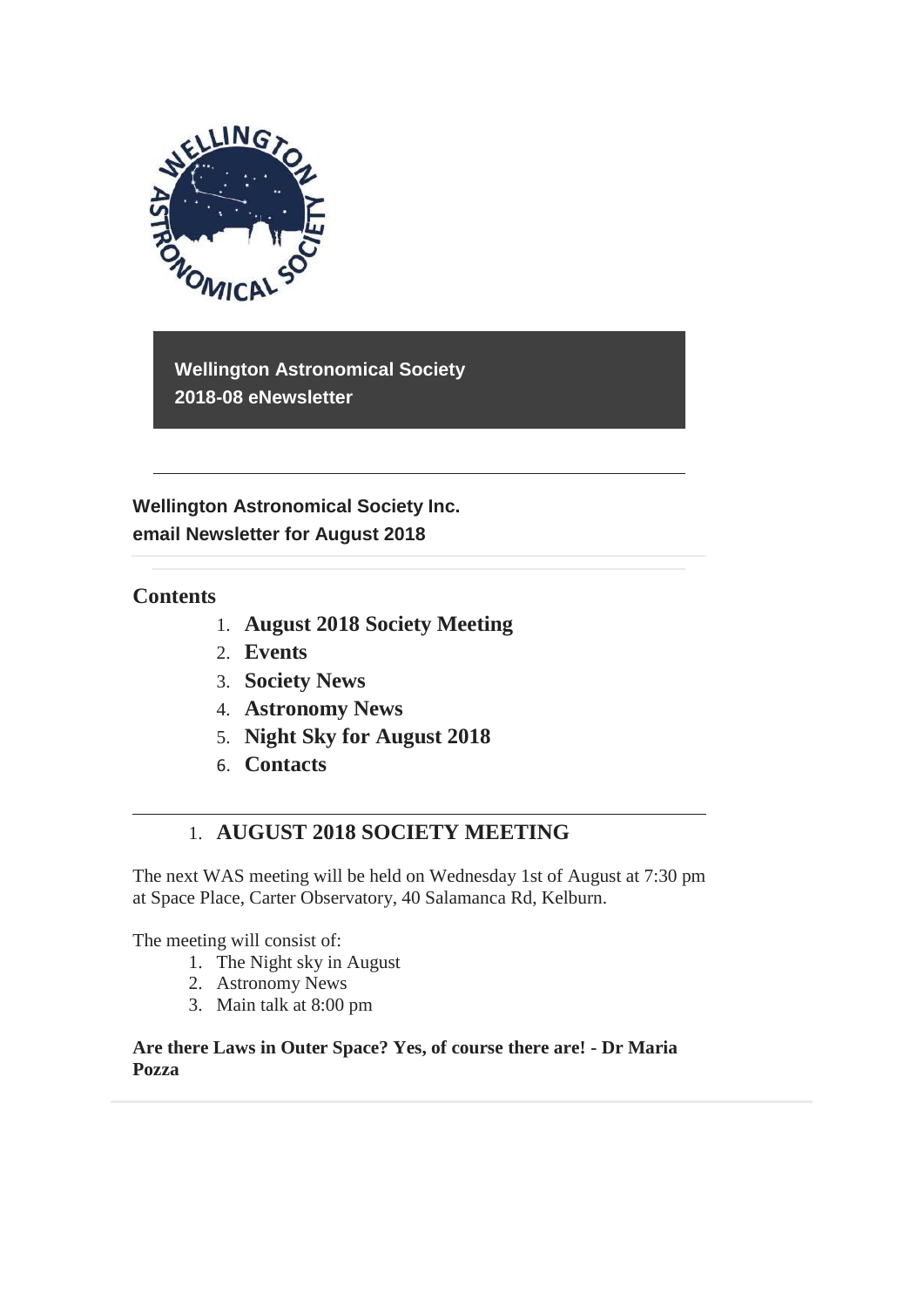

There is a large body in international law relevant to the activities undertaken by nation-states in outer space and most nation-states have domestic laws in place to ensure that they adhere to these laws. So what does New Zealand have in place? This presentation will discuss what international space law is, the problems with it, and will provide an overview of the new licensing framework in New Zealand.

Maria is an internationally recognised expert in space law, and the official legal adviser on space law to the Royal Astronomical Society in New Zealand. Maria's expertise extends to the law of Drones (unmanned aerial vehicles) and cybersecurity including cryptocurrencies and block chain - of which she is the course coordinator of INTP 201 and also lectures INTP 113 in international relations, at the University of Victoria, Wellington.

Maria is well known and regarded for her strategic legal advice and ability to offer outside of the box solutions for her clients. Recognised as a skilled lawyer, Maria was announced as a Finalist for the 2017 Young Private Practitioner Award at the New Zealand Law Awards. AI Global Magazine has referred to her as the New Zealand Woman in Law to Watch.

Maria has been the recipient of a number of awards and accolades including: the Inter-Pacific Bar Association Scholarship; the Peace and Disarmament Education Trust Award; the New Zealand Political Studies Association Projects Grant, the Ministry of Foreign Affairs and Trade Historical Research Grant; a visiting Lauterpact Fellowship at the Lauterpact Centre for International Law, University of Cambridge, UK; and, an Appreciation Award by the University of Otago's Disability, Information and Support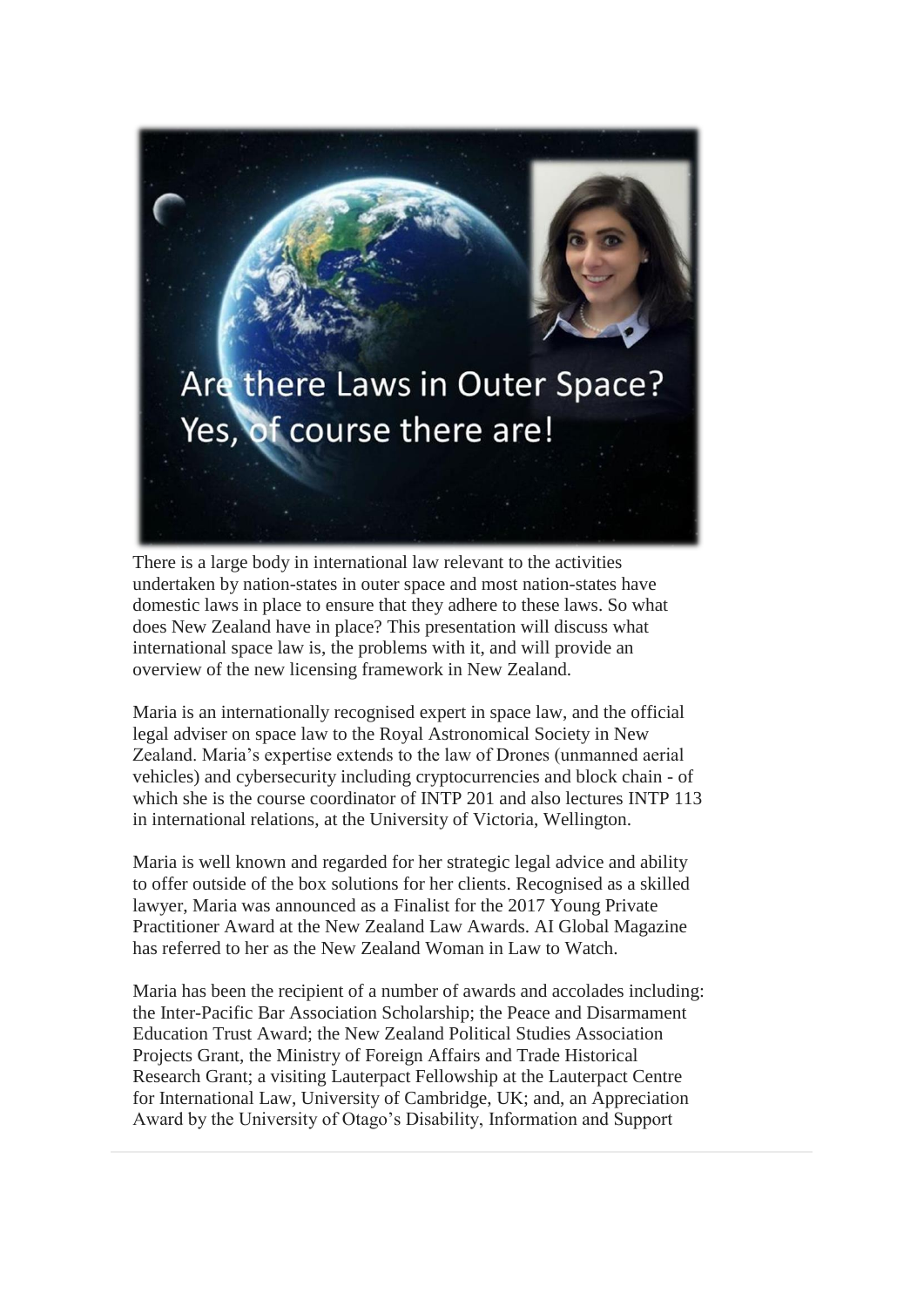Unit, in recognition of her on-going work and support with tertiary level students.

Maria has published work in various journals, books and other high level review material across disciplines.

# 2. **EVENTS**

**Mars: Red Planet Rising** – Sat 4th August 7:00 – 11:00 pm, Wellington waterfront by the entrance of the lagoon.



**WAS Astrophotography group / Dark Sky Observing** - Saturday 11th August 7:00 pm, Brooklyn Hill Turbine.

We have access to this site for both astrophotography and dark sky observing. Please be at the gates by 7:00pm. The gates will be opened for cars to drive in and closed again at 7:15pm. There won't be anyone there to let you in if you are late. Any updates will be posted on the WAS Astrophotography Group Facebook page closer to the time. For further details or cancellations contact Chris 021 890 222, Paul 021 251 1559 or Antony 021 253 4979.

**WAS Observing Evening** - Saturday 18th August, 7:00 pm, Tawa College. See many wonderful objects, star clusters, galaxies, dying stars and nebulae. We will be focusing on the area around the Southern Cross and Milky Way which lies high across the night sky. The planets Venus, Jupiter, Saturn and Mars are also visible.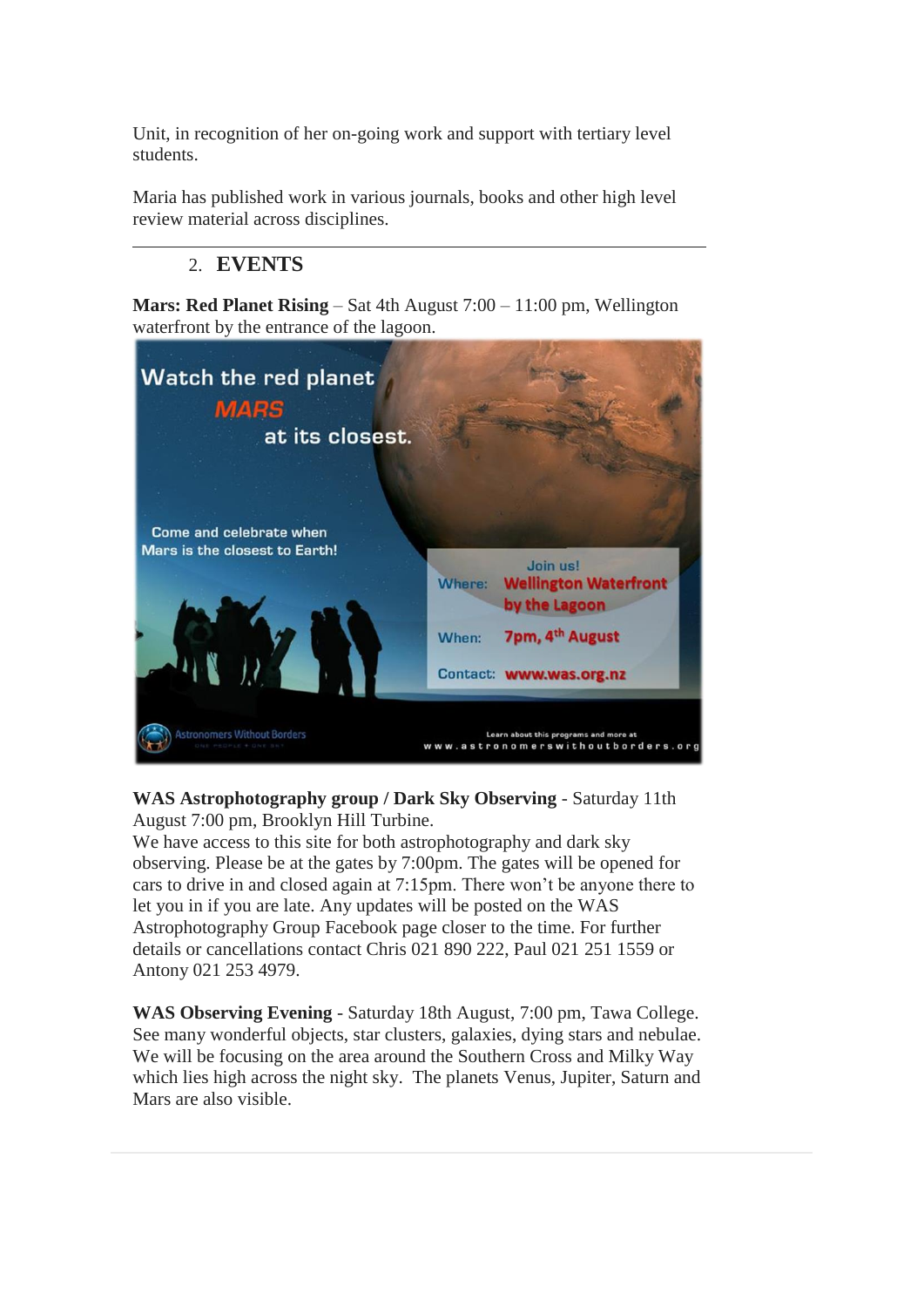Come and learn how to star-hop through the night sky to find many of the various astronomical objects using the Society's Dobsonian telescopes. Chris is often there on Friday evenings too so feel free to come along though it would be best to give him a ring on 021 890 222 to check on conditions.

## 3. **SOCIETY NEWS**

### **2018 – 2019 Subscriptions**

We are coming to the end of our Financial Year on the 31st August and membership subscription for the year beginning on the 1st September are now due. Please continue supporting our Society's activities by renewing your membership. As part of our mission of promoting astronomy through education and public outreach, we endeavour to keep our activities free for everyone to attend.

However, as a Society, we do retain a number of fixed costs. Every year we pay out for insurance, affiliation to the Royal Astronomical Society of NZ, post-office box, venues and costs incurred when we host an international speaker, and telescope equipment. We are also looking to fund a solar telescope as part of our outreach programme.

Your commitment to supporting our Society through renewing your 2018 – 2019 subscription is very much appreciated.

Renewal forms can be found on the website, but a summary follows:

Adult/Waged: \$50.00 Student/Unwaged/Associate: \$30.00 Family: \$70.00

Payment methods:

- Direct Deposit or Internet Banking use Acc No: 03-0502-0508656-00, please include reference so we know who is making the payment
- Cheque make out to Wellington Astronomical Society Inc, and mail to PO Box 3181, Wellington 6140
- Cash please bring exact amount to meeting.

## **Society Newsletter Editor / Council Members**

We are looking for someone one to take over the role of the Newsletter Editor. The person has the responsibility for producing the Society newsletter once a month (except for January). As can be seen, the format is straightforward with a template set up in MS Word. Essentially it is taking a copy of the previous month's newsletter and updating it with the latest events and astronomy news. It takes 6 – 8 hours a month to complete with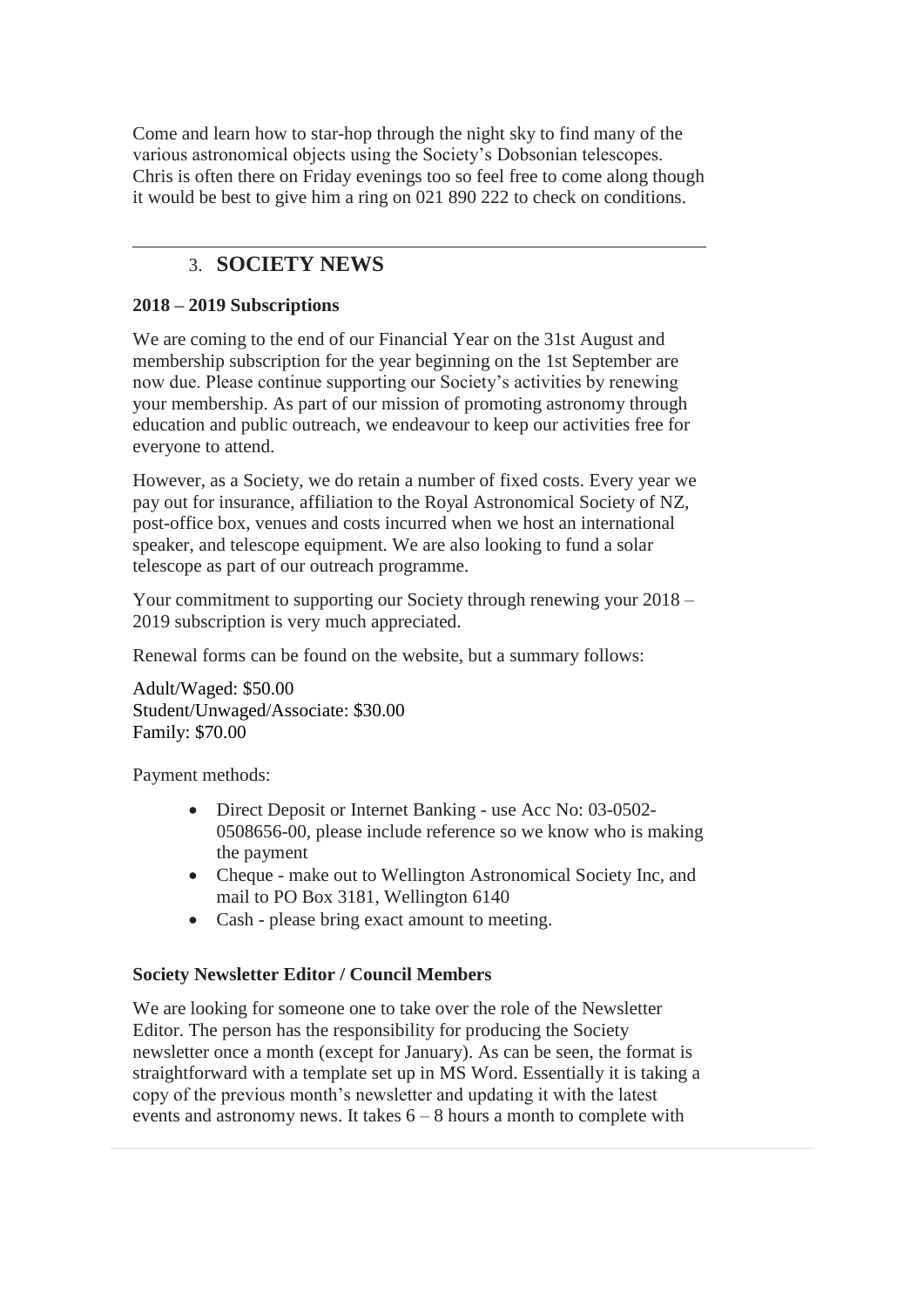most of the information supplied by others. The Newsletter Editor is a position on the Society's Council.

As we approach our next AGM in November, we are also looking for more members to join the Council. If you are interested in being more involved with the Society's activities and help steer the future direction of the Society, please put your hand up and let us know. You are free to come along and join in our Council meetings 5:30 – 6:45pm on the 1st Wed of the month at Space Place, prior to our monthly Society meeting.

Please contact Antony (President) or any other Council member if you are interested in the Newsletter Editor position or have any questions about being a Council member.

#### **Meteorites in Wellington?** – Chris Monigatti

Every year between 37,000-78,000 tons of extra-terrestrial matter (**meteoroid** (asteroid if large)) is [estimated](http://curious.astro.cornell.edu/our-solar-system/comets-meteors-and-asteroids/75-our-solar-system/comets-meteors-and-asteroids/meteorites/313-how-many-meteorites-hit-earth-each-year-intermediate) to strike Earth's atmosphere producing trails of light (**meteors**, '**shooting stars**').

Occasionally some of the original meteoroid survives and strikes the Earth (**meteorite**). A meteorite that is seen to fall is called a '**fall**', while those discovered as 'unusual' rocks on the ground are called '**finds**'.

Meteorites are extremely interesting, as they represent the primordial material from which our Solar System formed.

Meteorites are often divided into three overall categories based on whether they are dominantly composed of rocky material (**stony** meteorites), metallic material (**iron** meteorites), or mixtures (stony–iron meteorites). The stony meteorites are further sub-divided into **chondrite** (containing spherical grains or chondrules), **carbonaceous chondrites** (stony, with grains and higher organic content), and achondrites (not grainy).

Most meteorites that fall on Earth are stony meteorites. Only a few percent are irons. However, in populated places, people find a greater fraction of the irons because irons tend to be bigger and are more likely to catch peoples' attention. Most stony meteorites are chondrites, and most chondrites are ordinary chondrites. Chondrites contain iron-nickel metal, which is what makes them attracted to a magnet.

The on-line Encyclopedia TeAra contains the following [list](https://teara.govt.nz/en/meteorites/page-2) showing how few meteorites have been reported as discovered as either 'falls' or 'finds' in New Zealand: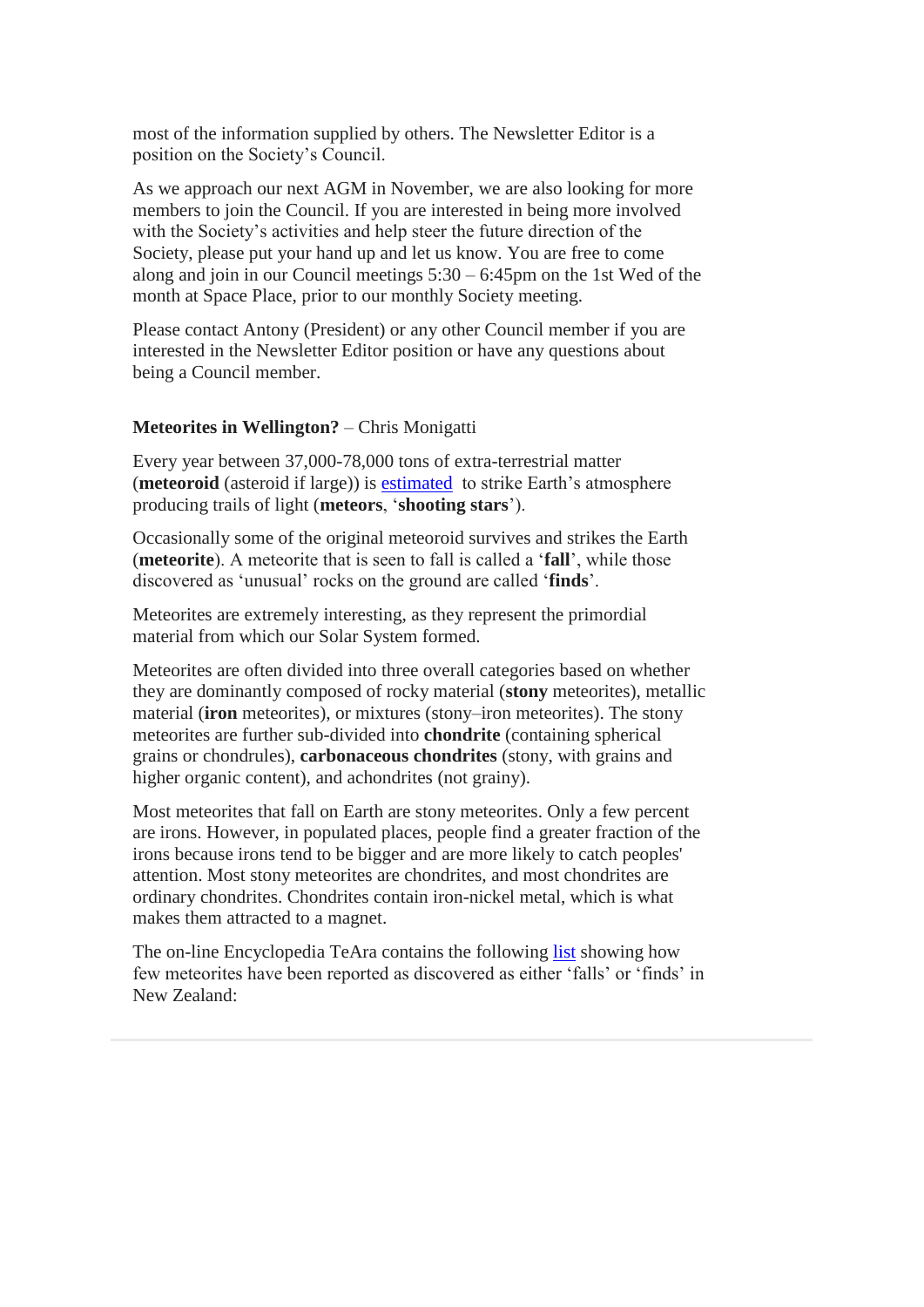

| <b>Name</b>      | <b>Date</b><br><b>Found</b> | <b>Region</b> | <b>Finder</b>    | <b>Classification</b>             | <b>Type</b> |
|------------------|-----------------------------|---------------|------------------|-----------------------------------|-------------|
| Wairarapa        | 1863                        | Wairarapa     | W.H. Donald      | Stony (chondrite)                 | Find        |
| Makarewa         | 1879                        | Southland     | A. & I. Marshall | Stony (chondrite)                 | Find        |
| Mokoia           | 1908                        | Whanganui     | W. Syme          | Stony (carbonaceous<br>chondrite) | Fall        |
| Morven           | 1925                        | Canterbury    | W. Stewart       | Stony (chondrite)                 | Find        |
| View Hill        | 1953                        | Canterbury    | C.G. Anderson    | Iron                              | Find        |
| Waingaromia      | 1970                        | Gisborne      | H. Reeves        | Iron                              | Find        |
| Dunganville      | 1976                        | West Coast    | T. Downey        | Iron                              | Find        |
| Kimbolton        | 1976                        | Manawatū      | R.H. de Rose     | Stony (chondrite)                 | Find        |
| <b>Ellerslie</b> | 2004                        | Auckland      | B. & P. Archer   | Stony (chondrite)                 | Fall        |

David Calder, in an article in Southern Stars, pp 95-100, December, 1975, describes some of these in more detail.

So where does Wellington fit in the 'meteorite' story?

Evening Post, 9 February 1927: [http://paperspast.natlib.govt.nz/cgi](http://paperspast.natlib.govt.nz/cgi-bin/paperspast)[bin/paperspast](http://paperspast.natlib.govt.nz/cgi-bin/paperspast)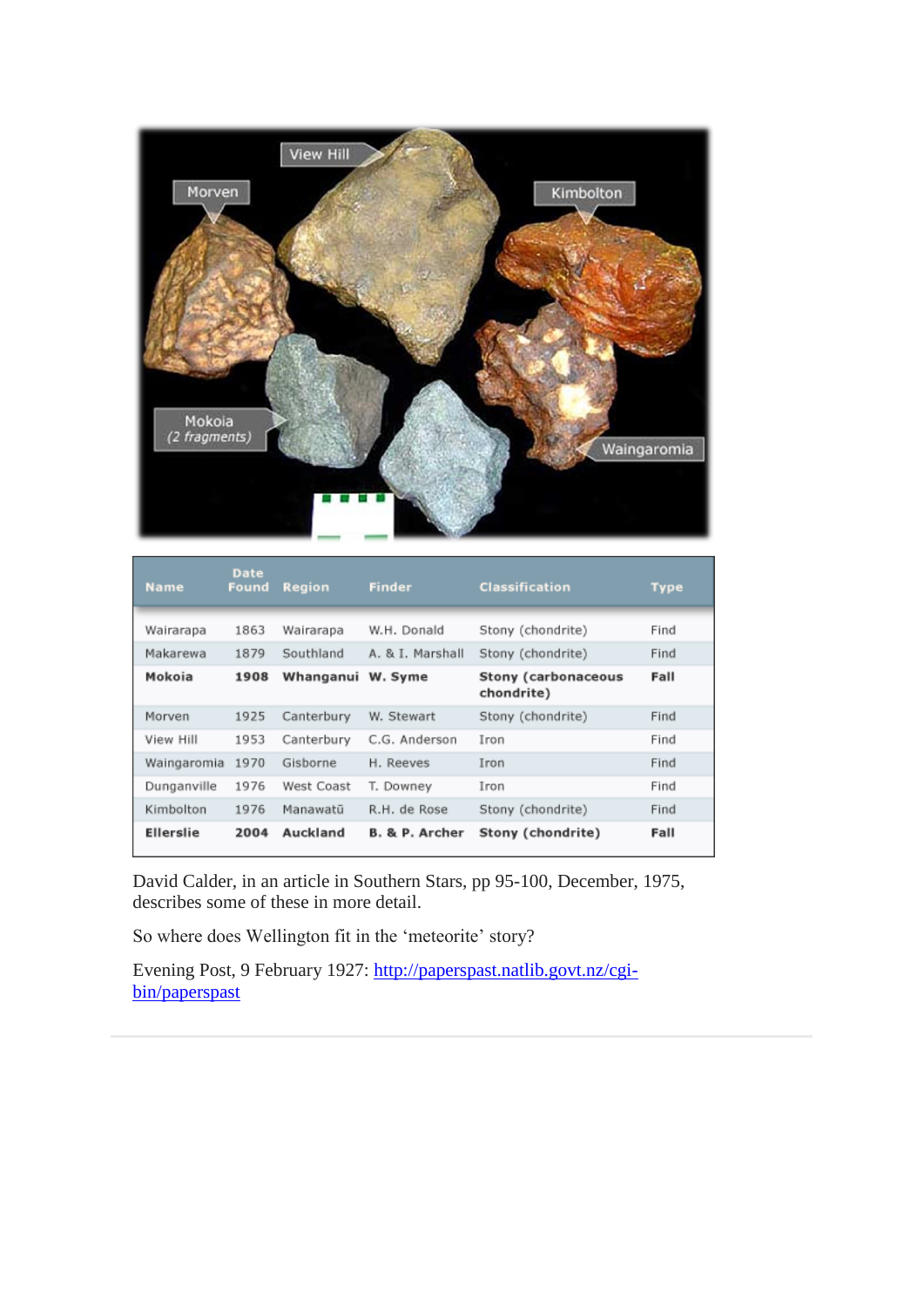# NEW ZEALAND'S METEORITES.

New Zealand's meteoric One of stones fell at Tohirua, near Masterton, in 1864. It is known as the Wairarapa Meteor, and weighed about 30lb. At one time it was on view in the Dominion Museum on loan, but its two pieces are now in private custody in Wellington.

Where are these pieces now? The majority is believed to be held by the Auckland Museum.

Has there ever been a 'fall' in Wellington?

Dominion, 8 August, 1918: [http://paperspast.natlib.govt.nz/cgi](http://paperspast.natlib.govt.nz/cgi-bin/paperspast)[bin/paperspast](http://paperspast.natlib.govt.nz/cgi-bin/paperspast)

A meteorite that fell on the hills at the top of Britomart Street, Berhampore, was shown last night at a meeting of the Philosophical Institute. It is an eggshaped mass weighing just under 21b., black in colour, and crystalline in for-<br>mation. Mr. A. Gifford said he understood the meteorite had been secured originally by a man who saw the fall about ten o'clock one night. The man marked the spot and dug the meteorite out the next day.

Evening Post, 6 September, 1929: [http://paperspast.natlib.govt.nz/cgi](http://paperspast.natlib.govt.nz/cgi-bin/paperspast)[bin/paperspast](http://paperspast.natlib.govt.nz/cgi-bin/paperspast)

A small but beautifully formed meteorito fell some years ago at Berhampore, Wellington. It was dug up next day and presented to the museum at Wellington Cellege. Soon afterwards, however, the finder requested its return. It was about the size of a cricket ball, but not quite spherical, one axis being longer than the others.

Again, where is this object now?

Given that Charlie Gifford had possession of this object for some time, it is reasonable to assume that it was correctly identified as a meteorite.

Hopefully members of our Society will be able to identify the current owners of these 4.5 billion year old extra-terrestrial visitors, and lead to imaging and some further study.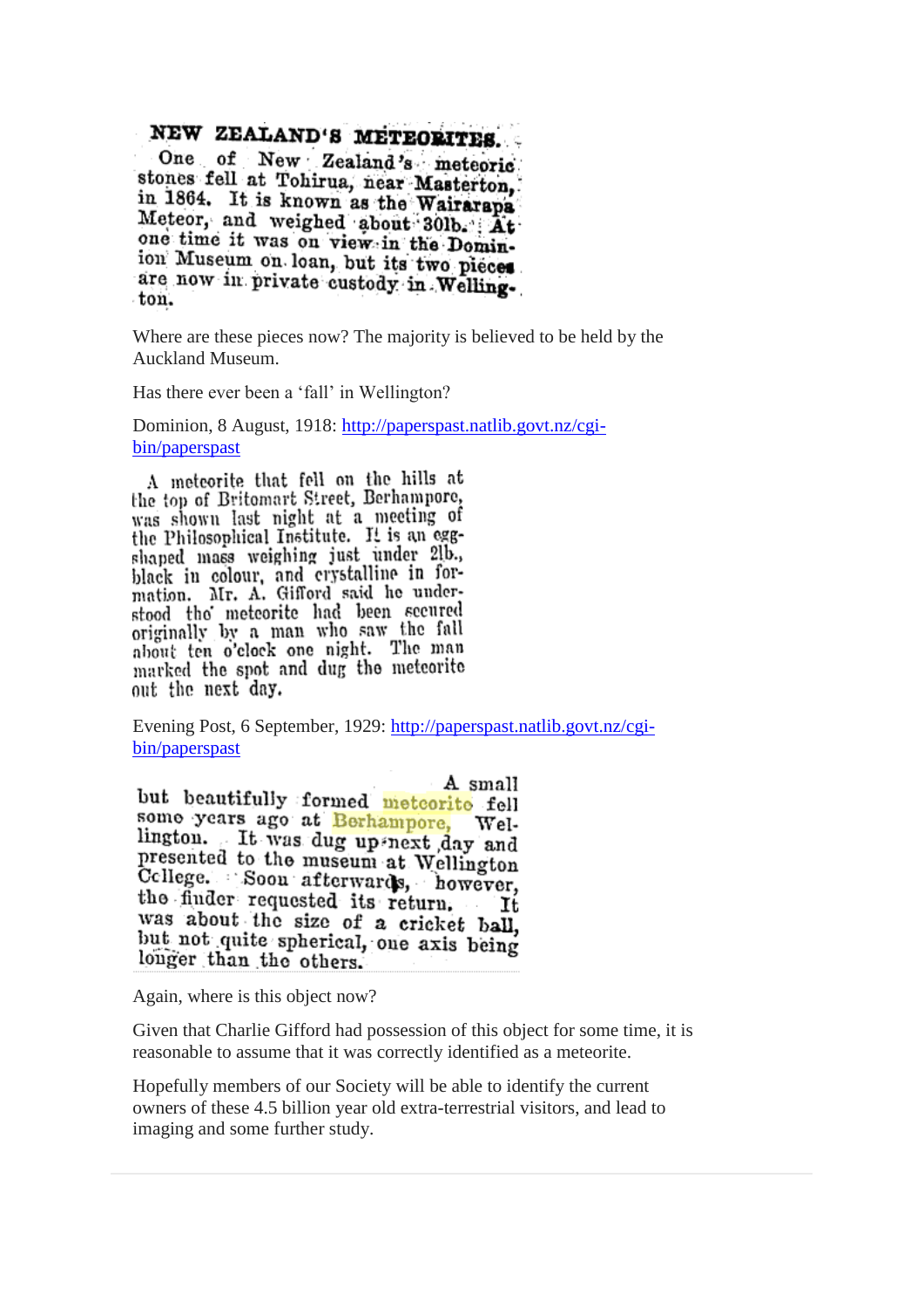# 4. **ASTRONOMY NEWS**

Stunning images of the 28th July 2018 eclipse taken from Wellington by [Arun Matthew.](https://www.facebook.com/pg/matthewarunphotography/about/?ref=page_internal)

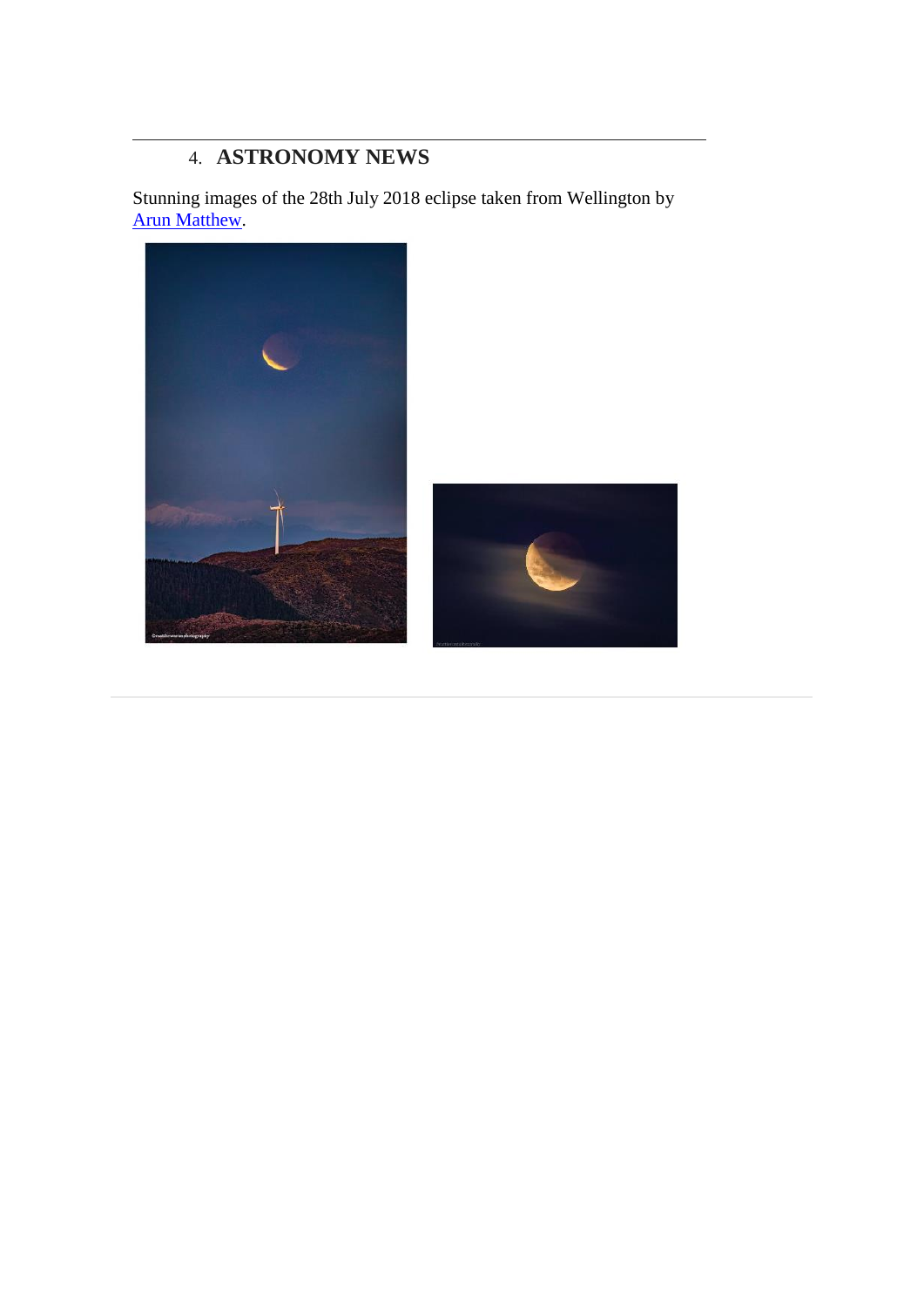### [Total Lunar Eclipse: 2018 July](https://www.facebook.com/pg/APOD.Sky/photos/?tab=album&album_id=1520357464735134)



including this one taken by Ian Griffin, Director of Otago Museum, Dunedin.

[Hubble Just Snapped Some Ridiculously Awesome Images Of Mars And](http://www.iflscience.com/space/hubble-just-snapped-some-ridiculously-awesome-images-of-mars-and-saturn/)  **[Saturn](http://www.iflscience.com/space/hubble-just-snapped-some-ridiculously-awesome-images-of-mars-and-saturn/)** 



NASA's Hubble Space Telescope has taken a rather incredible [set of](https://www.spacetelescope.org/news/heic1814/)  [images](https://www.spacetelescope.org/news/heic1814/) of Saturn and Mars, revealing the beauty of the former and a storm engulfing the latter.

The images were taken when the two planets were almost at opposition – their closest points to Earth. Saturn, snapped on June 6, was 2.2 billion kilometres from Earth. Mars, seen on July 18, was 59.4 million kilometres (36.9 million miles) away.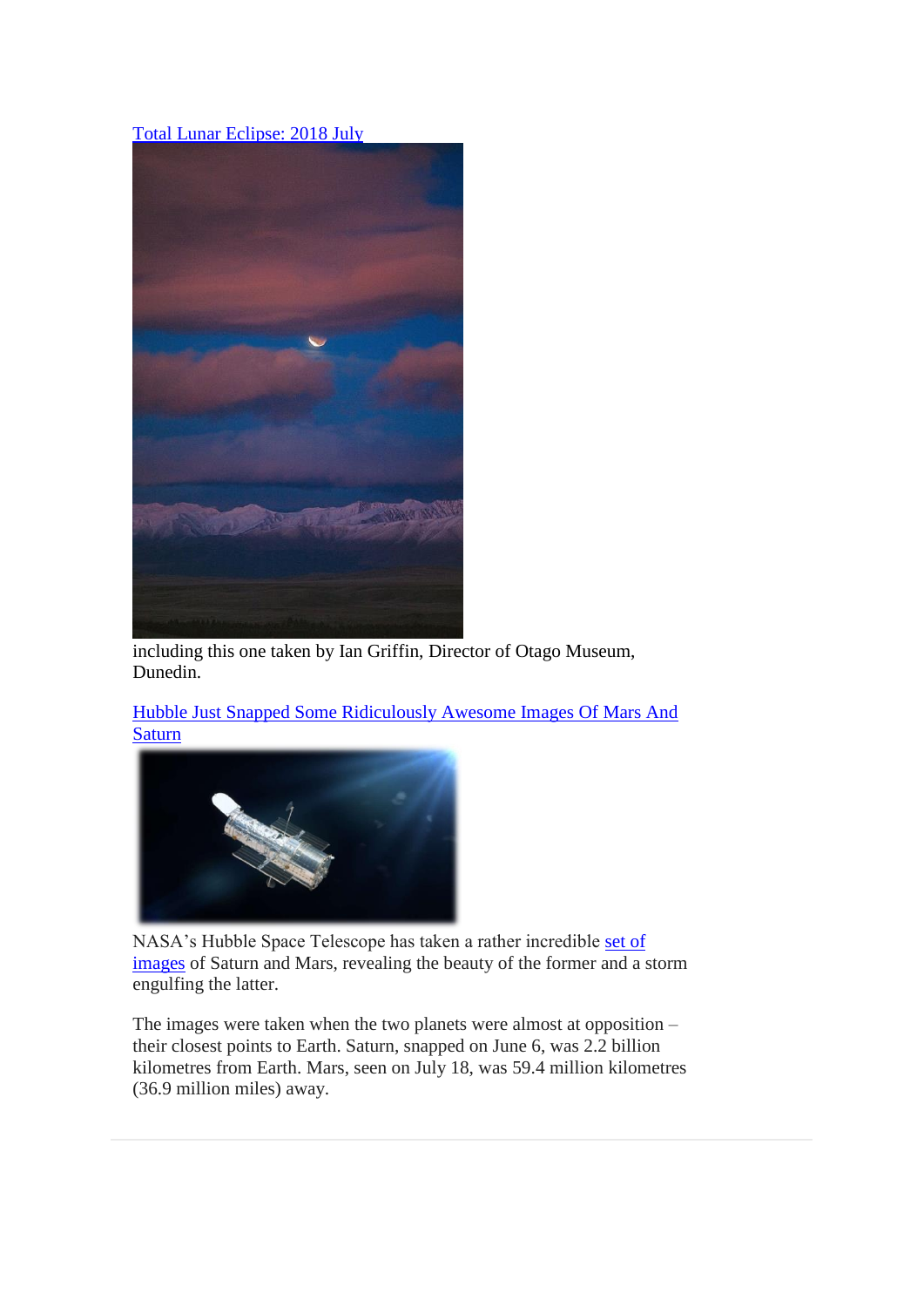Saturn's tilt, at 27 degrees to its orbit, means we get different views of the planet on a [decadal or so](http://www.nakedeyeplanets.com/saturn-orbit.htm) cycle. At the moment we've got a pretty great view of it tilted towards us, as seen by these Hubble images.



[Milky Way Galaxy Is 'Disturbed' and More Revealed in ESA Gaia Mission](https://www.space.com/41216-milky-way-disturbed-gaia-mission-data.html)  [Data](https://www.space.com/41216-milky-way-disturbed-gaia-mission-data.html)

The European Gaia spacecraft recently [released a catalogue](https://www.space.com/40406-gaia-release-color-milky-way-map.html) of the positions [of 1.7 billion stars,](https://www.space.com/40406-gaia-release-color-milky-way-map.html) mapping our stellar neighbours around the Milky Way with unprecedented precision. The star map not only looks stunning but also includes a wealth of information about the evolution of our galaxy, the European Space Agency (ESA) said in a recent video.

The video, [posted to YouTube](https://www.youtube.com/watch?v=doSoTYRPVtE) in May, took place at the Paris Observatory. There, in 1887, astronomers attempted to map hundreds of thousands of stars in an effort called the Carte du Ciel (the Map of the Sky). Gaia is therefore part of a long line of star mappers, both on the ground and in space. But for all of our efforts, astronomers said in the video, we still have much to learn about the Milky Way — such as why certain stars' motion is "disturbed," and how the arms were formed.

[A Harvard Astrophysicist Says Outer Space Is Actually Closer Than We](https://www.sciencealert.com/karman-line-space-boundary-closer-to-earth-80-kilometres-jonathan-c-mcdowell)  [Think](https://www.sciencealert.com/karman-line-space-boundary-closer-to-earth-80-kilometres-jonathan-c-mcdowell)



Space is Closing In - There's something just so incredibly satisfying about the idea of the [Kármán line](https://en.wikipedia.org/wiki/K%C3%A1rm%C3%A1n_line) – the invisible boundary between Earth's atmosphere and space. Situated at an altitude of 100 kilometres, it represents the point at which aeronautics end, and astronautics take over.

But maybe it's a little too neat, according to a new paper that seeks to burst the 100-kilometre bubble. The boundary, the new research argues, should be some 20 kilometres or so closer to Earth.